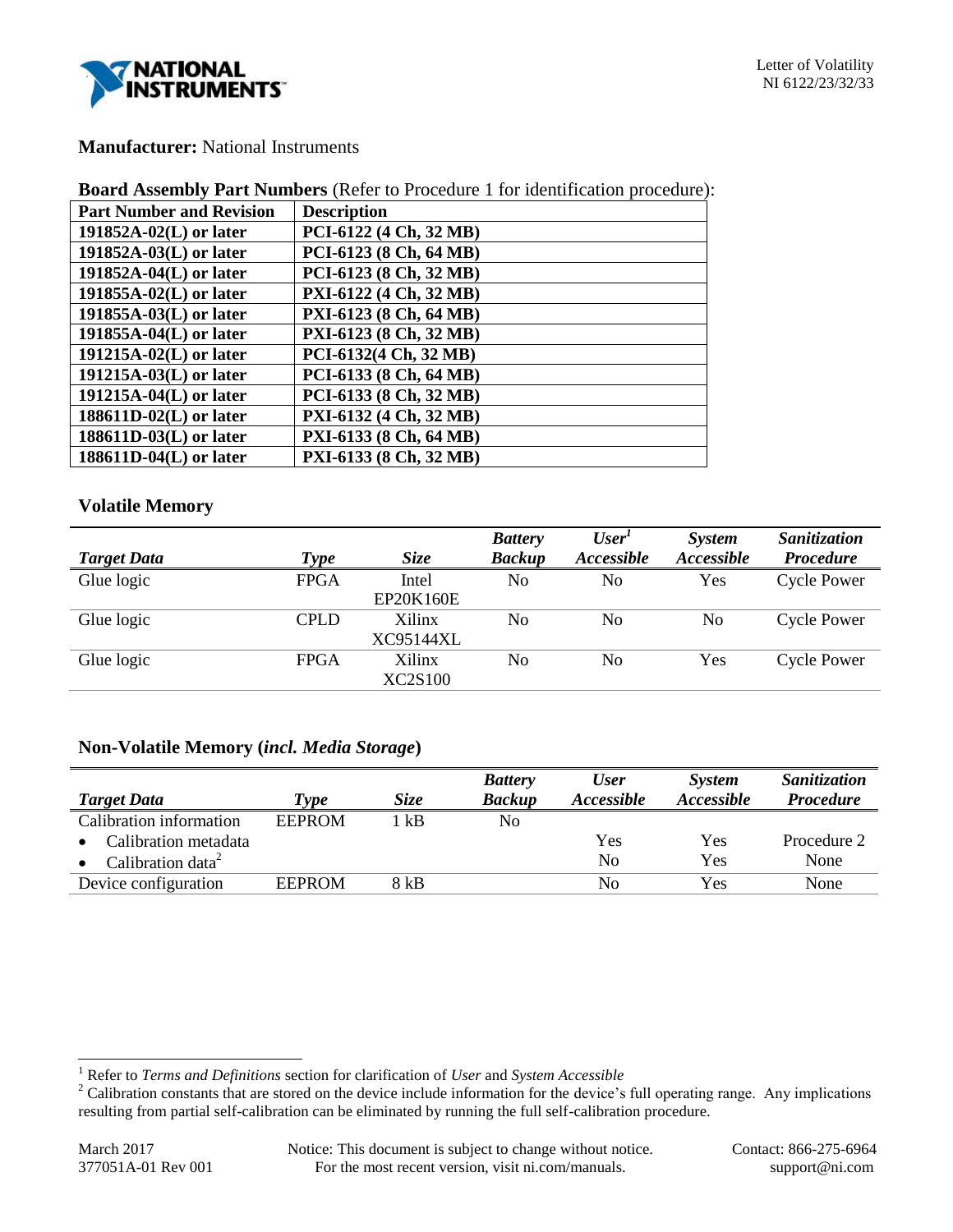

## **Procedures**

## **Procedure 1–Board Assembly Part Number Identification:**

To determine the Board Assembly Part Number and Revision,refer to the "P/N" label applied to the surface of your product as shown below. The Assembly Part Number should be formatted as "P/N: ######a-vvL" where "a" is the letter revision of the Board Assembly (eg. A, B, C…) and the "vv" is the type identifier. If the product is RoHS compliant, "L" can be found at the end of the part number.

### PCI-6122/23/32/33 – Primary Side



PXI-6122/23 – Secondary Side PXI-6132/33 – Secondary Side





## **Procedure 2–Calibration InformationEEPROM (Calibration Metadata):**

The user-accessible areas of the Calibration Information EEPROM are exposed through a calibration Applications Programming Interface (API) in LabVIEW. To clear the calibration meta-data area, complete the following steps:

1. The user-accessible areas of the Device Configuration EEPROM can be cleared using the NI DAQmx API. For instructions on how to clear these areas, go to [www.ni.com/info](http://www.ni.com/info) and enter info code *DAQmxLOV*